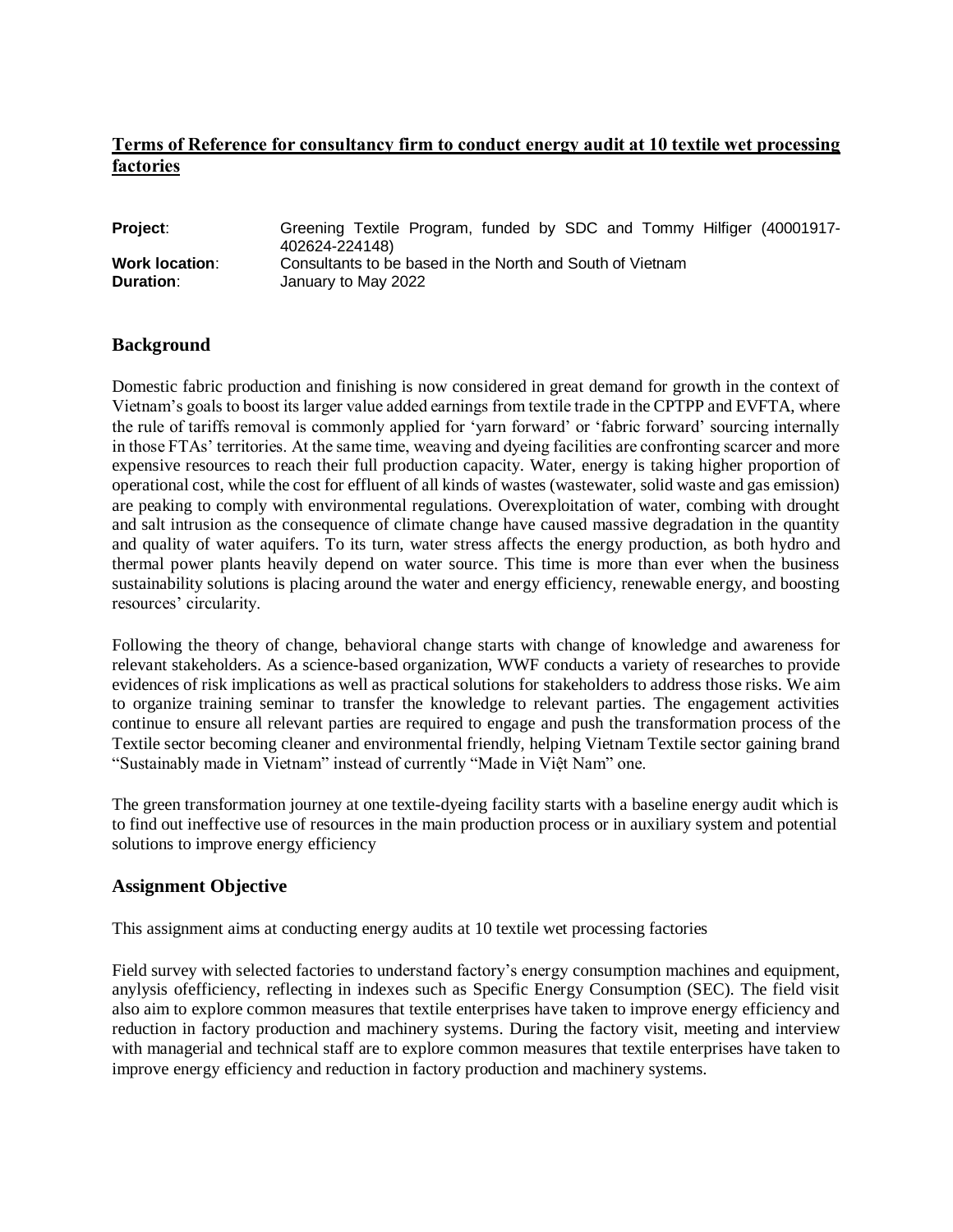#### **Assignment tasks**

Specific tasks include:

- Take field study to each of 10 selected factories to conduct energy audit in order to collect energy consumption as well as evaluate performance efficiency of the companies/factories in SEC figures. The field study also conducts the inspection of key equipment and processes of companies to understand common measures already taken to improve energy efficiency and accordingly identify potential energy efficiency options;
- Compile and deliver audit report for each textile wet processing factories and suggest recommendations for energy sustainability improvement;

### **Deliverables**

Consultancy firm will provide deliverables and respective timelines as below:

 Deliverable 1: 10 individual energy audit report, including analysis of SEC data Ten (10) energy report to collect energy consumption, evaluate performance efficiency of the companies/factories in SEC figures, and recommend potential energy efficiency options; report submitted in either English or Vietnamese language, depending on individual factory's preferred language

#### *Deliverables Timeline*  (a). 10 individual energy audit report, including analysis of SEC data. End of May 2022

### **Reporting line**

This consultancy will be directly managed by WWF Vietnam's textile project manager. Relevant colleagues from WWF International and regional teams will provide indirect supervision.

### **Required Profile**

#### **Essential qualifications, knowledge and experts**

- Consultancy firm to have excellent knowledge and experience of working with Vietnam textile sector in general and sustainability aspect in specific;
- Very familiar with the environmental dimension of the textile sector (i.e. water, energy, chemical and waste and wastewater management);
- Sound working skill to consolidate technical and financial data relating to resource efficiency practices
- Excellent experience in working with relevant departments at the ministerial and municipal level on environmental and water resource management in order to access to the secondary data on the water/energy use of enterprises;
- Good working experience at enterprise level, especially textile and garment enterprise;